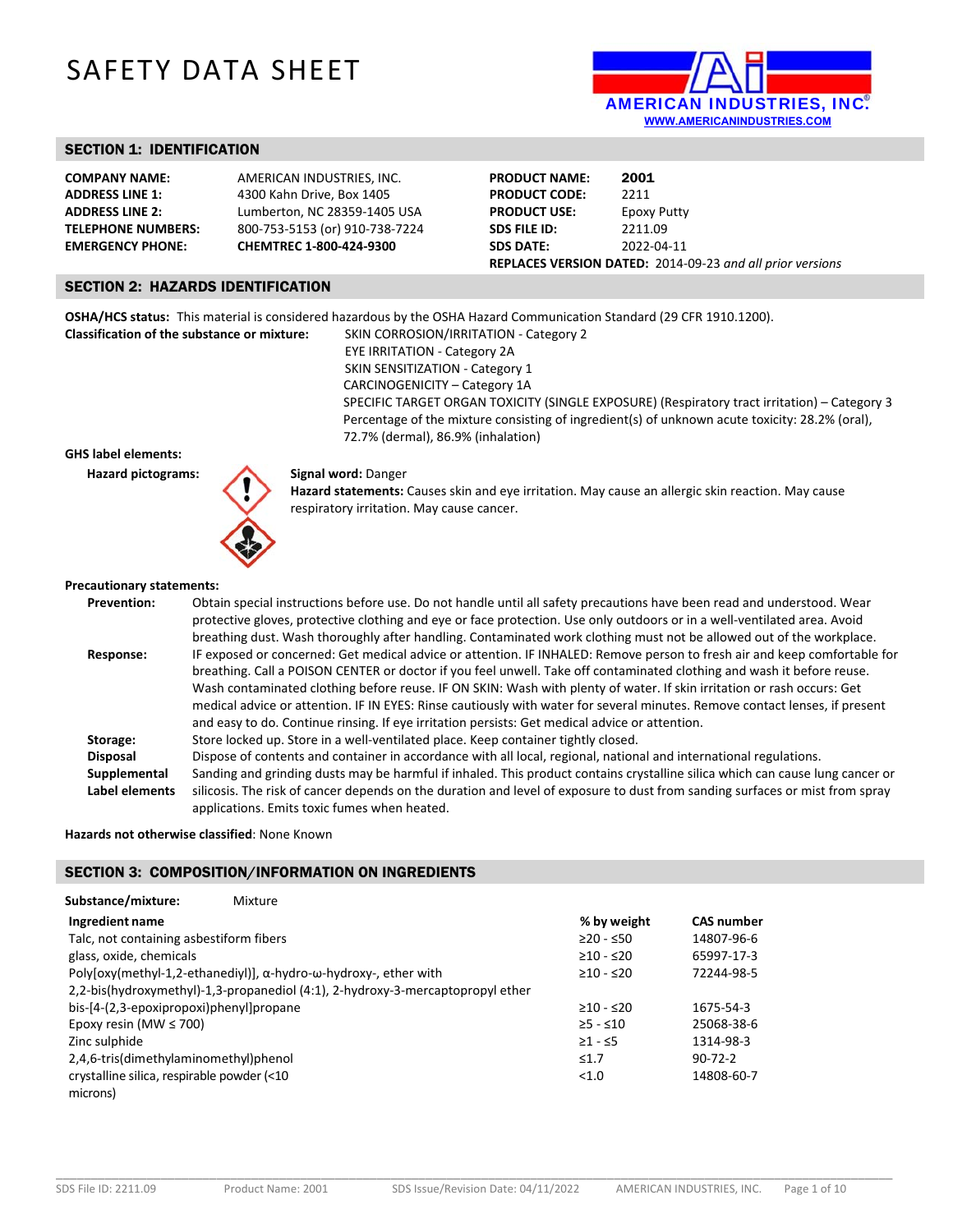SUB codes represent substances without registered CAS numbers. Any concentration shown as a range to protect confidentiality or is due to batch variation.

#### **There are no additional ingredients present which, within the current knowledge of the supplier and in the concentrations applicable, are classified as hazardous to health or the environment and hence require reporting in this section.**

**Occupational exposure limits, if available, are listed in Section 8.**

### SECTION 4: FIRST AID MEASURES

If ingestion, irritation, any type of overexposure or symptoms of overexposure occur during or persists after use of this product, contact a POISON CONTROL CENTER, EMERGENCY ROOM OR PHYSICIAN immediately; have Safety Data Sheet information available. Never give anything by mouth to an unconscious or convulsing person.

### **Description of necessary first aid measures**

**Inhalation:** Remove to fresh air. Keep person warm and at rest. If not breathing, if breathing is irregular or if respiratory arrest occurs, provide artificial respiration or oxygen by trained personnel.

**Skin Contact:** Remove contaminated clothing and shoes. Wash skin thoroughly with soap and water or use recognized skin cleanser. Do NOT use solvents or thinners.

**Eye Contact:** Remove contact lenses, irrigate copiously with clean, fresh water, holding the eyelids apart for at least 10 minutes and seek immediate medical advice.

**Ingestion:** If swallowed, seek medical advice immediately and show this container or label. Keep person warm and at rest. Do NOT induce vomiting.

### **Most important symptom/effects: acute and delayed**

| <b>Potential acute health effects:</b> |                                                                                                                      |  |  |  |  |
|----------------------------------------|----------------------------------------------------------------------------------------------------------------------|--|--|--|--|
| Inhalation:                            | May cause respiratory irritation.                                                                                    |  |  |  |  |
| <b>Skin Contact:</b>                   | Causes skin irritation. May cause an allergic skin reaction.                                                         |  |  |  |  |
| Eye Contact:                           | Causes serious eye irritation                                                                                        |  |  |  |  |
| Ingestion:                             | No known significant effects or critical hazards.                                                                    |  |  |  |  |
| Over-exposure signs/symptoms:          |                                                                                                                      |  |  |  |  |
| Inhalation:                            | Adverse symptoms may include the following: respiratory tract irritation, coughing                                   |  |  |  |  |
| <b>Skin Contact:</b>                   | Adverse symptoms may include the following: irritation, redness.                                                     |  |  |  |  |
| Eye Contact:                           | Adverse symptoms may include the following: pain or irritation, watering, redness.                                   |  |  |  |  |
| Ingestion:                             | No specific data.                                                                                                    |  |  |  |  |
|                                        | Indication of immediate medical attention and special treatment needed, if necessary                                 |  |  |  |  |
| Notes to physician:                    | In case of inhalation of decomposition products in a fire, symptoms may be delayed. The exposed person may           |  |  |  |  |
|                                        | need to be kept under medical surveillance for 48 hours.                                                             |  |  |  |  |
| <b>Specific treatments:</b>            | No specific treatment.                                                                                               |  |  |  |  |
| <b>Protection of first-</b>            | No action shall be taken involving any personal risk or without suitable training. If it is suspected that fumes are |  |  |  |  |
| aiders                                 | still present, the rescuer should wear an appropriate mask or self-contained breathing apparatus. It may be          |  |  |  |  |

dangerous to the person providing aid to give mouth-to-mouth resuscitation. Wash contaminated clothing

See toxicological information (Section 11)

### SECTION 5: FIRE-FIGHTING MEASURES

**Extinguishing media:** 

| Suitable extinguishing media:     | Use an extinguishing agent suitable for the surrounding fire. |
|-----------------------------------|---------------------------------------------------------------|
| Unsuitable extinguishing media:   | None known.                                                   |
| Specific hazards arising from the | No specific fire or explosion hazard.                         |
| chemicals:                        |                                                               |

thoroughly with water before removing it, or wear gloves.

**Hazardous thermal decomposition products:** Decomposition products may include the following materials: carbon dioxide, nitrogen oxides, sulfur oxides, halogenated compounds, metal oxide/oxides.

**Special protective actions for fire‐fighters:** Promptly isolate the scene by removing all persons from the vicinity of the incident if there is a fire. No action shall be taken involving any personal risk or without suitable training.

**Special protective equipment for fire‐fighters:** Fire‐fighters should wear appropriate protective equipment and self‐contained breathing apparatus (SCBA) with a full face‐piece operated in positive pressure mode.

### SECTION 6: ACCIDENTAL RELEASE MEASURES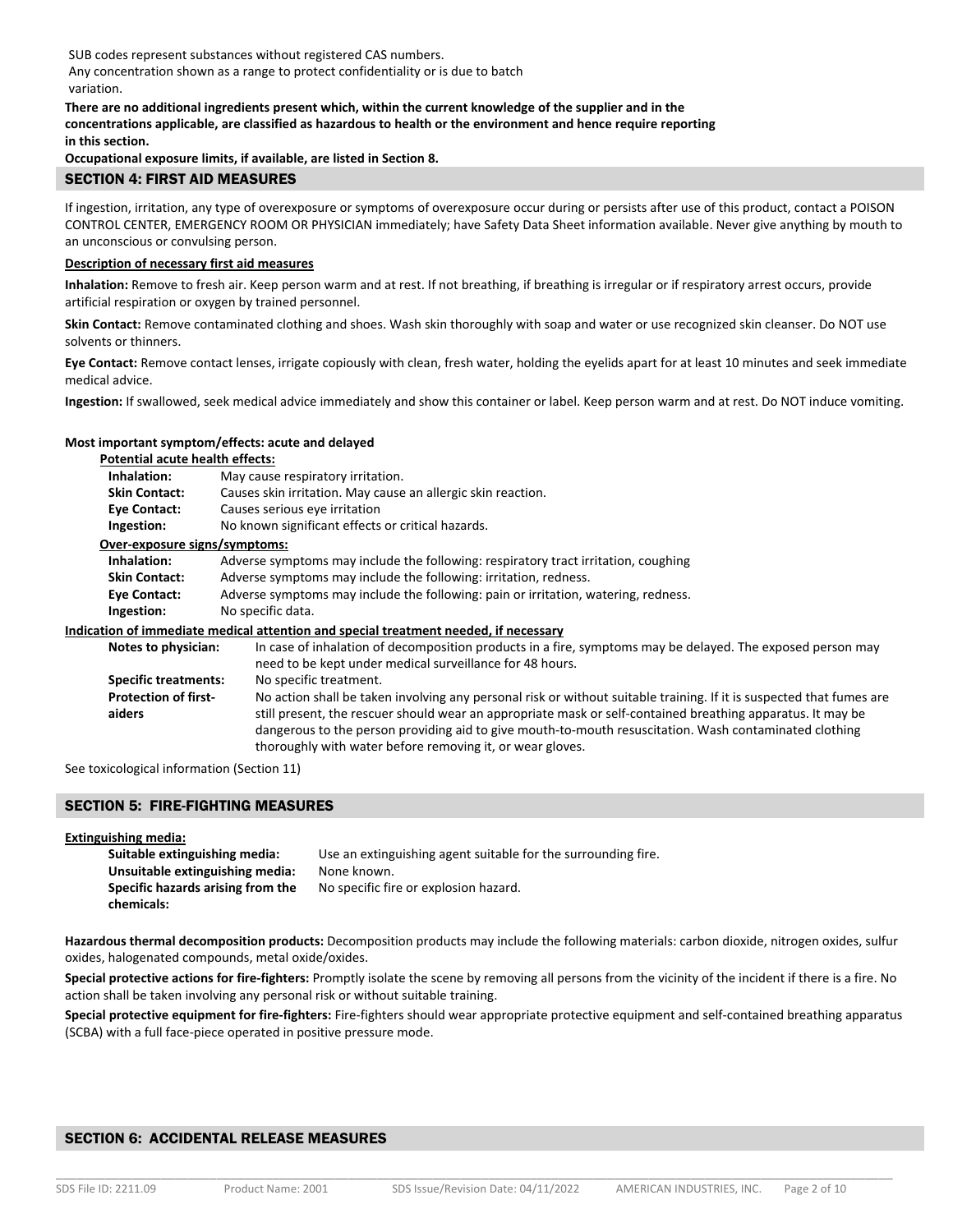### **Personal precautions, protective equipment and emergency procedures**

For non-emergency personnel: No action shall be taken involving any personal risk or without suitable training. Evacuate surrounding areas. Keep unnecessary and unprotected personnel from entering. Do not touch or walk through spilled material. Provide adequate ventilation. Wear appropriate respirator when ventilation is inadequate. Put on appropriate personal protective equipment.

**For emergency responders:** If specialized clothing is required to deal with the spillage, take note of any information in Section 8 on suitable and unsuitable materials. See also the information in "For non‐ emergency personnel".

### **Environmental precautions**

Avoid dispersal of spilled material and runoff and contact with soil, waterways, drains and sewers. Inform the relevant authorities if the product has caused environmental pollution (sewers, waterways, soil or air).

#### **Methods and materials for containment and cleaning up**

**Small Spill:** Move containers from spill area. Avoid dust generation. Do not dry sweep. Vacuum dust with equipment fitted with a HEPA filter and place in a closed, labeled waste container. Place spilled material in a designated, labeled waste container. Dispose of via a licensed waste disposal contractor.

**Large Spill:** Move containers from spill area. Approach release from upwind. Prevent entry into sewers, water courses, basements or confined areas. Avoid dust generation. Do not dry sweep. Vacuum dust with equipment fitted with a HEPA filter and place in a closed, labeled waste container. Dispose of via a licensed waste disposal contractor. Note: see Section 1 for emergency contact information and Section 13 for waste disposal.

### SECTION 7: HANDLING AND STORAGE

## **Precautions for safe handling:**

**Conditions for safe storage, including any incompatibilities:** Do not store below the following temperature: 5°C (41°F). Store in accordance with local regulations. Store in original container protected from direct sunlight in a dry, cool and well‐ventilated area, away from incompatible materials (see Section 10) and food and drink. Store locked up. Keep container tightly closed and sealed until ready for use. Containers that have been opened must be carefully resealed and kept upright to prevent leakage. Do not store in unlabeled containers. Use appropriate containment to avoid environmental contamination.

**Protective measures**: Put on appropriate personal protective equipment (see Section 8). Persons with a history of skin sensitization problems should not be employed in any process in which this product is used. Avoid exposure ‐ obtain special instructions before use. Do not handle until all safety precautions have been read and understood. Do not get in eyes or on skin or clothing. Do not ingest. Use only with adequate ventilation. Wear

appropriate respirator when ventilation is inadequate. Keep in the original container or an approved alternative made from a compatible material, kept tightly closed when not in use. Empty containers retain product residue and can be hazardous. Do not reuse container.

**Advice on general occupational hygiene:** Eating, drinking and smoking should be prohibited in areas where this material is handled, stored and processed. Workers should wash hands and face before eating, drinking and smoking. Remove contaminated clothing and protective equipment before entering eating areas. See also Section 8 for additional information on hygiene measures.

**Special precautions:** If this material is part of a multiple component system, read the Safety Data Sheet(s) for the other component or components before blending as the resulting mixture may have the hazards of all of its parts.

### SECTION 8: EXPOSURE CONTROLS/PERSONAL PROTECTION

| <b>Control parameters</b>               |                                                                                                  |  |  |  |
|-----------------------------------------|--------------------------------------------------------------------------------------------------|--|--|--|
| <b>Occupational exposure limits:</b>    |                                                                                                  |  |  |  |
| Ingredient name                         | <b>Exposure Limits</b>                                                                           |  |  |  |
|                                         | ACGIH TLV (United States, 3/2020).                                                               |  |  |  |
| Talc, not containing asbestiform fibers | TWA: 2 mg/m <sup>3</sup> 8 hours. Form: Respirable                                               |  |  |  |
|                                         | <b>OSHA PEL Z3 (United States).</b>                                                              |  |  |  |
|                                         | TWA: $2 \text{ mg/m}^3$                                                                          |  |  |  |
| Glass, oxide, chemicals                 | <b>OSHA PEL (United States).</b>                                                                 |  |  |  |
|                                         | TWA: 15 mg/m <sup>3</sup>                                                                        |  |  |  |
|                                         | TWA: 5 mg/m <sup>3</sup> Form: Respirable                                                        |  |  |  |
|                                         | TWA: 15 mg/m <sup>3</sup> Form: Total dust                                                       |  |  |  |
|                                         | <b>ACGIH TLV (United States).</b>                                                                |  |  |  |
|                                         | TWA: 1 f/cc Form: Continuous filament glass fibers                                               |  |  |  |
|                                         | TWA: 5 mg/m <sup>3</sup> , (Inhalable) Form: Continuous filament glass fibers                    |  |  |  |
|                                         | TWA: 3 mg/m <sup>3</sup> Form: Respirable                                                        |  |  |  |
|                                         | TWA: 10 mg/m <sup>3</sup> Form: Total dust                                                       |  |  |  |
|                                         | ACGIH TLV (United States, 3/2020).                                                               |  |  |  |
|                                         | TWA: 5 mg/m <sup>3</sup> 8 hours. Form: Inhalable fraction                                       |  |  |  |
|                                         | TWA: 1 f/cc 8 hours. Form: Respirable fibers: length greater than 5 uM; aspect ratio equal to or |  |  |  |
|                                         | greater than 3:1 as determined by the membrane filter method at 400-450X magnification (4-mm     |  |  |  |
|                                         | objective) phase contrast illumination.                                                          |  |  |  |

\_\_\_\_\_\_\_\_\_\_\_\_\_\_\_\_\_\_\_\_\_\_\_\_\_\_\_\_\_\_\_\_\_\_\_\_\_\_\_\_\_\_\_\_\_\_\_\_\_\_\_\_\_\_\_\_\_\_\_\_\_\_\_\_\_\_\_\_\_\_\_\_\_\_\_\_\_\_\_\_\_\_\_\_\_\_\_\_\_\_\_\_\_\_\_\_\_\_\_\_\_\_\_\_\_\_\_\_\_\_\_\_\_\_\_\_\_\_\_\_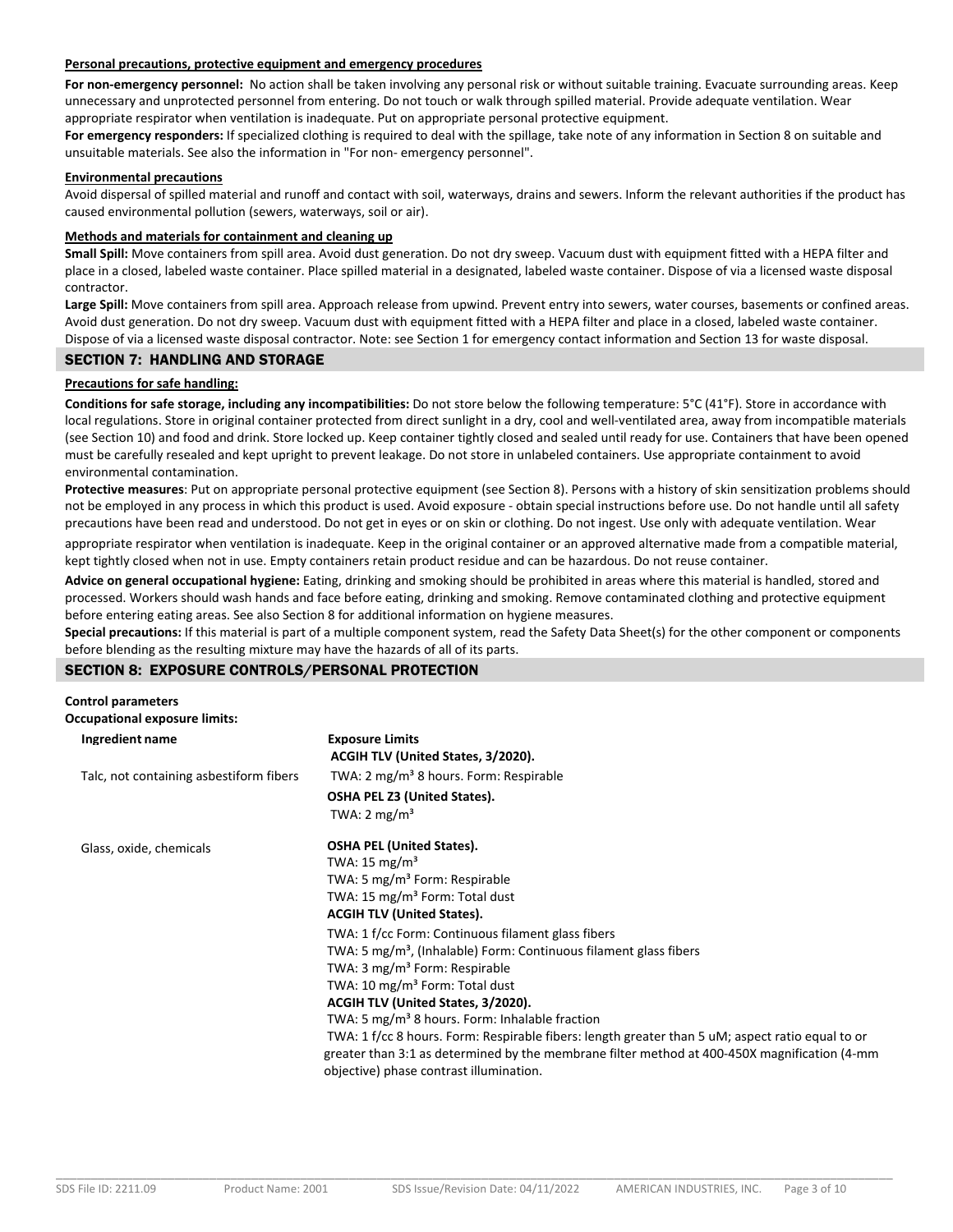| bis-[4-(2,3-epoxipropoxi)phenyl]propane<br>Epoxy resin (MW $\leq$ 700)<br>zinc sulphide                                                                         | None.<br>None.<br>None.                                                                                                                                                                                                                                                                                                                                                                                                                                                                                                                                                 |
|-----------------------------------------------------------------------------------------------------------------------------------------------------------------|-------------------------------------------------------------------------------------------------------------------------------------------------------------------------------------------------------------------------------------------------------------------------------------------------------------------------------------------------------------------------------------------------------------------------------------------------------------------------------------------------------------------------------------------------------------------------|
| 2,4,6-tris(dimethylaminomethyl)phenol                                                                                                                           | None.                                                                                                                                                                                                                                                                                                                                                                                                                                                                                                                                                                   |
| Poly[oxy(methyl-1,2-ethanediyl)], a-hydro- None.<br>ω-hydroxy-, ether with<br>2,2-bis(hydroxymethyl)-1,3-propanediol<br>(4:1), 2-hydroxy-3-mercaptopropyl ether |                                                                                                                                                                                                                                                                                                                                                                                                                                                                                                                                                                         |
| Crystalline silica, respirable powder (<10<br>Microns)                                                                                                          | ACGIH TLV (United States, 3/2020).<br>TWA: 0.025 mg/m <sup>3</sup> 8 hours. Form: Respirable<br>OSHA PEL Z3 (United States, 6/2016).<br>TWA: 10 mg/m <sup>3</sup> / (%SiO2+2) 8 hours. Form: Respirable<br>TWA: 250 mppcf / (%SiO2+5) 8 hours. Form: Respirable<br>OSHA PEL (United States, 5/2018).<br>TWA: 50 μg/m <sup>3</sup> 8 hours. Form: Respirable dust                                                                                                                                                                                                        |
| <b>Key Abbreviations</b>                                                                                                                                        | A = Acceptable Maximum Peak<br>ACGIH = American Conference of Governmental Industrial Hygienists.<br>$C = Ceiling Limit$<br>S Potential skin absorption<br>SR = Respiratory sensitization<br>SS = Skin sensitization<br>STEL = Short term Exposure limit values.<br>$TD = Total dust$<br>TLV = Threshold Limit Value<br>TWA = Time Weighted Average<br>$F = F$ ume<br>IPEL = Internal Permissible Exposure Limit<br>OSHA = Occupational Safety and Health Administration.<br>$R = Respirable$<br>$Z = OSHA 29 CFR 1910.1200 Subpart Z - Toxic and Hazardous Substances$ |

### **Consult local authorities for acceptable exposure limits.**

**Recommended monitoring procedures**  If this product contains ingredients with exposure limits, personal, workplace atmosphere or biological monitoring may be required to determine the effectiveness of the ventilation or other control measures and/or the necessity to use respiratory protective equipment. Reference should be made to appropriate monitoring standards. Reference to national guidance documents for methods for the determination of hazardous substances will also be required.

### **Appropriate engineering controls:**

Use only with adequate ventilation. If user operations generate dust, fumes, gas, vapor or mist, use process enclosures, local exhaust ventilation or other engineering controls to keep worker exposure to airborne contaminants below any recommended or statutory limits.

### **Environmental exposure controls:**

Emissions from ventilation or work process equipment should be checked to ensure they comply with the requirements of environmental protection legislation. In some cases, fume scrubbers, filters or engineering modifications to the process equipment will be necessary to reduce emissions to acceptable levels.

### **Individual protection measures**

### **Hygiene measures:**

Wash hands, forearms and face thoroughly after handling chemical products, before eating, smoking and using the lavatory and at the end of the working period. Appropriate techniques should be used to remove potentially contaminated clothing. Contaminated work clothing should not be allowed out of the workplace. Wash contaminated clothing before reusing. Ensure that eyewash stations and safety showers are close to the workstation location.

### **Eye/face protection:**

Chemical splash goggles.

### **Skin protection**

### **Hand protection:**

Chemical‐resistant, impervious gloves complying with an approved standard should be worn at all times when handling chemical products if a risk assessment indicates this is necessary. Considering the parameters specified by the glove manufacturer, check during use that the gloves are still retaining their protective properties. It should be noted that the time to breakthrough for any glove material may be different for different glove manufacturers. In the case of mixtures, consisting of several substances, the protection time of the gloves cannot be accurately estimated. **Gloves:**  butyl rubber

### **Body protection:**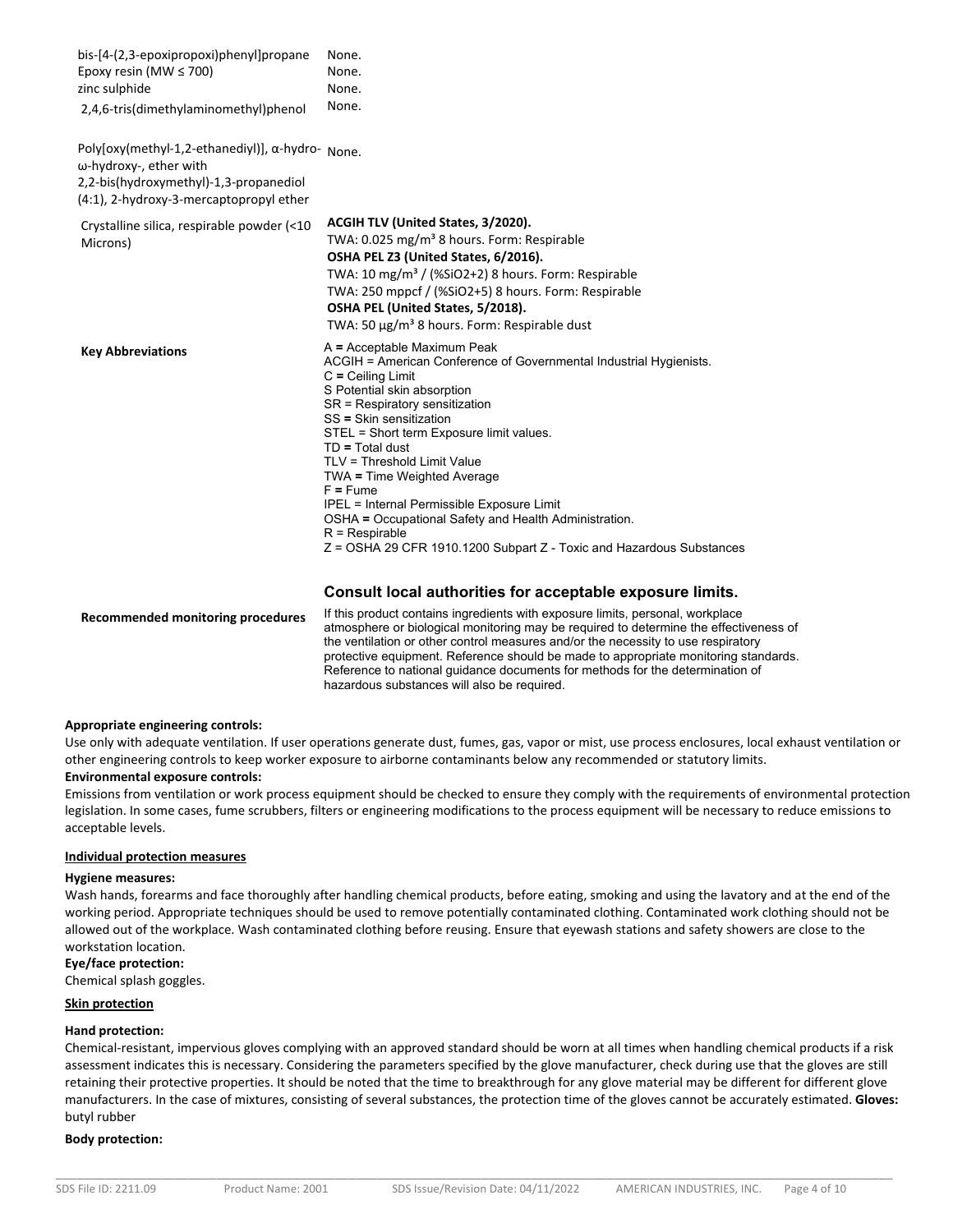Personal protective equipment for the body should be selected based on the task being performed and the risks involved and should be approved by a specialist before handling this product

### **Other skin protection:**

Appropriate footwear and any additional skin protection measures should be selected based on the task being performed and the risks involved and should be approved by a specialist before handling this product.

## **Respiratory protection:**

Respirator selection must be based on known or anticipated exposure levels, the hazards of the product and the safe working limits of the selected respirator. If workers are exposed to concentrations above the exposure limit, they must use appropriate, certified respirators. Use a properly fitted, air-purifying or air-fed respirator complying with an approved standard if a risk assessment indicates this is necessary. The respiratory protection shall be in accordance to 29 CFR 1910.134.

### SECTION 9: PHYSICAL AND CHEMICAL PROPERTIES

| <b>Physical state:</b>     | Solid.                      | Solubility:                      | Insoluble in the following                            |
|----------------------------|-----------------------------|----------------------------------|-------------------------------------------------------|
| Color:                     | Not available.              |                                  | materials: cold water                                 |
| Odor:                      | Not available.              |                                  |                                                       |
| <b>Odor threshold:</b>     | Not available.              | <b>Partition coefficient: n-</b> | Not applicable.                                       |
| pH:                        | Not applicable.             | octanol/water                    |                                                       |
| <b>Melting point:</b>      | Not available.              | Viscosity:                       | Kinematic $(40^{\circ}$ C $(104^{\circ}$ F $))$ : Not |
| <b>Boiling point:</b>      | Not available.              |                                  | applicable.                                           |
| Flash point:               | Closed cup: Not applicable. | Volatility:                      | $0\%$ (v/v), $0\%$ (w/w)                              |
| <b>Evaporation rate:</b>   | Not available.              | % Solid. $(w/w)$ :               | 100                                                   |
| Flammability (solid, gas): |                             |                                  |                                                       |
| Lower and upper explosive  |                             |                                  |                                                       |
| (flammable) limits:        | Not available.              |                                  |                                                       |
| Vapor pressure:            | Not available.              |                                  |                                                       |
| Vapor density:             | Not available.              |                                  |                                                       |
| <b>Relative density:</b>   | 1.95                        |                                  |                                                       |
| Density (lbs/gal)          | 16.27                       |                                  |                                                       |

### SECTION 10: STABILITY AND REACTIVITY

| Reactivity:<br><b>Chemical stability:</b><br><b>Possibility of hazardous reactions:</b><br><b>Conditions to avoid:</b> | No specific test related to reactivity available for this product or its ingredients.<br>Stable<br>Under normal conditions of storage and use, hazardous reactions will not occur.<br>When exposed to high temperatures may produce hazardous decomposition products.<br>Refer to protective measures listed in sections 7 and 8. |
|------------------------------------------------------------------------------------------------------------------------|-----------------------------------------------------------------------------------------------------------------------------------------------------------------------------------------------------------------------------------------------------------------------------------------------------------------------------------|
| Incompatible materials:                                                                                                | Keep away from the following materials to prevent strong exothermic reactions:<br>oxidizing agents, strong alkalis, strong acids.                                                                                                                                                                                                 |
| <b>Hazardous decomposition products:</b>                                                                               | Depending on conditions, decomposition products may include the following materials:<br>carbon oxides nitrogen oxides sulfur oxides halogenated compounds metal oxide/<br>oxides                                                                                                                                                  |

### SECTION 11: TOXICOLOGICAL INFORMATION

### **Information on toxicological effects**

| Acute toxicity |
|----------------|
|                |

| Product/ingredient name<br>$bis-[4-(2,3-epoxipropoxi)]$<br>phenyl]propane | Result<br>LD50 Dermal                                 | <b>Species</b><br>Rabbit | <b>Dose</b><br>23000 mg/kg | <b>Exposure</b><br>٠     |
|---------------------------------------------------------------------------|-------------------------------------------------------|--------------------------|----------------------------|--------------------------|
|                                                                           | LD50 Oral                                             | Rat                      | 15000 mg/kg                | $\overline{\phantom{a}}$ |
| Epoxy Resin (MW $\leq$ 700)                                               | LD50 Dermal                                           | Rabbit                   | $>2$ g/kg                  |                          |
|                                                                           | LD50 Oral                                             | Rat                      | $>2$ g/kg                  |                          |
| 2,4,6-tris                                                                | LD50 Dermal                                           | Rabbit                   | $1.28$ g/kg                |                          |
| (dimethylaminomethyl)phenol                                               |                                                       |                          |                            |                          |
|                                                                           | LD50 Dermal                                           | Rat                      | 1280 mg/kg                 |                          |
|                                                                           | LD50 Oral                                             | Rat                      | 1200 mg/kg                 |                          |
| Conclusion/Summary                                                        | There are no date available<br>on the mixture itself. |                          |                            |                          |

#### **Irritation/Corrosion**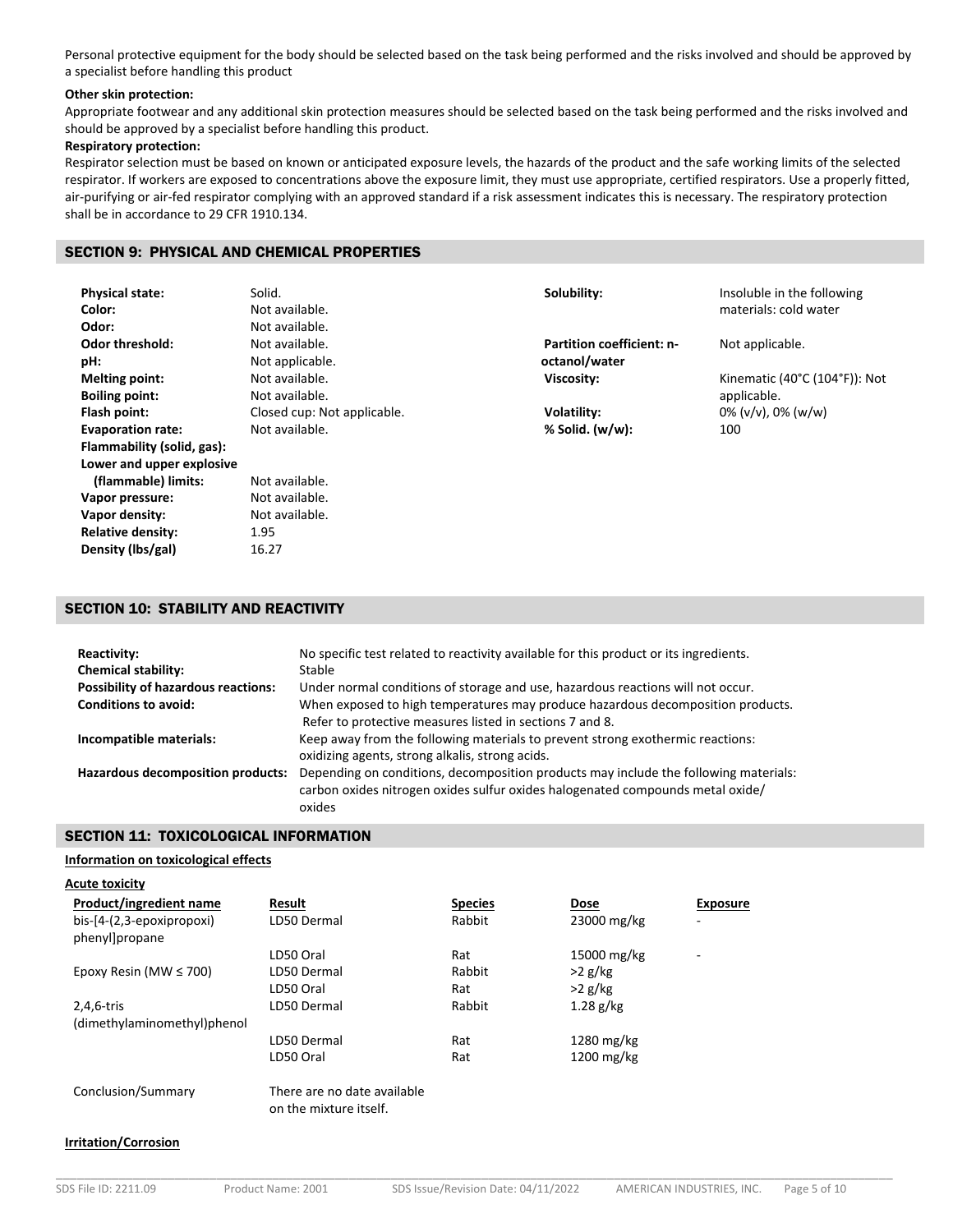| <b>Product/ingredient name</b>                                                                  | <b>Result</b>                                                                 |                          |            |                | <b>Species</b>                  | <u>Score</u> | <b>Exposure</b> | <b>Observation</b> |
|-------------------------------------------------------------------------------------------------|-------------------------------------------------------------------------------|--------------------------|------------|----------------|---------------------------------|--------------|-----------------|--------------------|
| bis-[4-(2,3-epoxipropoxi)                                                                       |                                                                               | Eyes - Redness of the    |            |                | Rabbit                          | 0.4          | 24 hours        |                    |
| phenyl]propane                                                                                  |                                                                               | conjunctivae             |            |                |                                 |              |                 |                    |
|                                                                                                 |                                                                               | Eyes - Mild irritant     |            |                | Rabbit                          |              | 24 hours        |                    |
|                                                                                                 |                                                                               | Skin - Erythema/Eschar   |            |                | Rabbit                          | .8           | 4 hours         |                    |
|                                                                                                 |                                                                               | Skin - Edema             |            |                | Rabbit                          | $.5\,$       | 4 hours         |                    |
|                                                                                                 |                                                                               | Skin - Mild irritant     |            |                | Rabbit                          |              | 4 hours         |                    |
| Epoxy resin (MW ≤ 700)                                                                          |                                                                               | Skin - Mild irritant     |            |                | Rabbit                          |              |                 |                    |
|                                                                                                 |                                                                               | Eyes - Mild irritant     |            |                | Rabbit                          |              |                 |                    |
| 2,4,6-tris<br>(dimethylaminomethyl)phenol                                                       | Skin - Visible necrosis                                                       |                          |            | Rabbit         |                                 | 4 hours      | 7 days          |                    |
| Conclusion/Summary                                                                              | Skin/Eyes/Respiratory: There<br>are no data on the mixture<br>itself          |                          |            |                |                                 |              |                 |                    |
| <b>Sensitization:</b>                                                                           |                                                                               |                          |            |                |                                 |              |                 |                    |
| Product/ingredient name                                                                         |                                                                               | <b>Route of Exposure</b> |            | <b>Species</b> |                                 |              | Result          |                    |
| bis-[4-(2,3-epoxipropoxi)<br>phenyl]propane                                                     | Skin                                                                          |                          |            | Mouse          |                                 |              | Sensitizing     |                    |
| Epoxy resin (MW ≤ 700)                                                                          | Skin                                                                          |                          |            | Mouse          |                                 |              | Sensitizing     |                    |
| 2,4,6-tris                                                                                      | Skin                                                                          |                          |            | Guinea Pig     |                                 |              | Sensitizing     |                    |
| (dimethylaminomethyl)phenol                                                                     |                                                                               |                          |            |                |                                 |              |                 |                    |
| Conclusion/Summary                                                                              | Skin/Respiratory:<br>There are no data<br>available on the<br>mixture itself. |                          |            |                |                                 |              |                 |                    |
| No specific data.<br><b>Mutagenicity</b><br>Carcinogenicity<br>No specific data.                |                                                                               |                          |            |                |                                 |              |                 |                    |
| <b>Classification</b>                                                                           |                                                                               |                          |            |                |                                 |              |                 |                    |
| Product/ingredient name                                                                         | <b>OSHA</b>                                                                   | <b>IARC</b>              | <b>NTP</b> |                |                                 |              |                 |                    |
| crystalline silica<br>respirable powder                                                         |                                                                               | $\mathbf{1}$             |            |                | Known to be a human carcinogen. |              |                 |                    |
| (<10 microns)                                                                                   |                                                                               |                          |            |                |                                 |              |                 |                    |
| bis-[4-(2,3-                                                                                    |                                                                               | 3                        |            |                |                                 |              |                 |                    |
| epoxipropoxi)                                                                                   |                                                                               |                          |            |                |                                 |              |                 |                    |
| phenyl]propane                                                                                  |                                                                               |                          |            |                |                                 |              |                 |                    |
| Glass, oxide,                                                                                   |                                                                               | 3                        |            |                |                                 |              |                 |                    |
| chemicals                                                                                       |                                                                               |                          |            |                |                                 |              |                 |                    |
| <b>Carcinogen Classification code:</b>                                                          |                                                                               |                          |            |                |                                 |              |                 |                    |
| IARC: 1, 2A, 2B, 3, 4                                                                           |                                                                               |                          |            |                |                                 |              |                 |                    |
| NTP: Known to be a human carcinogen; Reasonably anticipated to be a human carcinogen<br>OSHA: + |                                                                               |                          |            |                |                                 |              |                 |                    |
| Not listed/not regulated: -                                                                     |                                                                               |                          |            |                |                                 |              |                 |                    |
| <b>Reproductive toxicity:</b>                                                                   |                                                                               |                          |            |                | No specific data.               |              |                 |                    |
| Teratogenicity:                                                                                 |                                                                               |                          |            |                | No specific data.               |              |                 |                    |
|                                                                                                 |                                                                               |                          |            |                |                                 |              |                 |                    |
|                                                                                                 |                                                                               |                          |            |                |                                 |              |                 |                    |
|                                                                                                 |                                                                               |                          |            |                |                                 |              |                 |                    |

**Specific target organ toxicity (single exposure):**<br>**Product/ingredient name** Category Ro **Category Route of exposure Target Organs**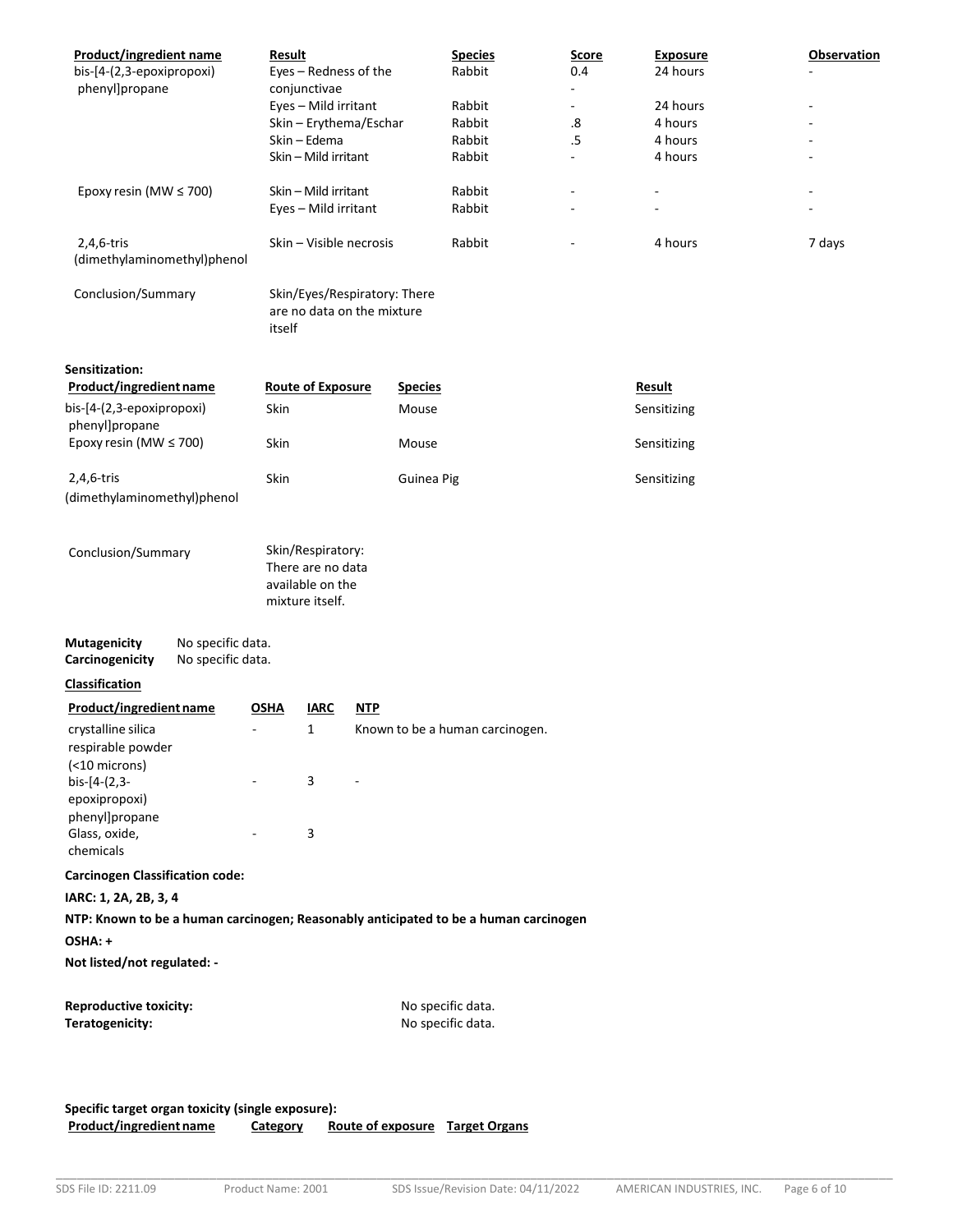### **Specific target organ toxicity (repeated exposure): Product/ingredient name Category Route of exposure Target Organs**  Crystalline silica, respirable powder (<10 microns) 1 **Inhalation** Target organs: Contains material which may cause damage to the following organs: lungs, Cardiovascular system, upper respiratory tract, skin, eyes.

**Aspiration hazard:** No specific data.

#### **Information on the likely routes of exposure:**

#### **Potential acute health effects**

| Eye contact:                 | Causes serious eye irritation.                                                      |  |
|------------------------------|-------------------------------------------------------------------------------------|--|
| Inhalation:                  | May cause respiratory irritation.                                                   |  |
| <b>Skin Contact:</b>         | Causes skin irritation. May cause an allergic skin reaction.                        |  |
| Ingestion:                   | No known significant effects or critical hazards.                                   |  |
| Over-exposure signs/symptoms |                                                                                     |  |
| Eye contact:                 | Adverse symptoms may include the following: pain or irritation, watering redness.   |  |
| Inhalation:                  | Adverse symptoms may include the following: respiratory tract irritation, coughing. |  |
| <b>Skin Contact:</b>         | Adverse symptoms may include the following: irritation, redness.                    |  |
| Ingestion:                   | No specific data                                                                    |  |
|                              |                                                                                     |  |

#### **Delayed and immediate effects and also chronic effects from short and long term exposure**

**Conclusion/Summary:** There are no data available on the mixture itself. This product contains crystalline silica which can cause lung cancer or silicosis. The risk of cancer depends on the duration and level of exposure to dust from sanding surfaces or mist from spray applications. Exposure to component solvent vapor concentrations in excess of the stated occupational exposure limit may result in adverse health effects such as mucous membrane and respiratory system irritation and adverse effects on the kidneys, liver and central nervous system. Symptoms and signs include headache, dizziness, fatigue, muscular weakness, drowsiness and, in extreme cases, loss of consciousness. Solvents may cause some of the above effects by absorption through the skin. There is some evidence that repeated exposure to organic solvent vapors in combination with constant loud noise can cause greater hearing loss than expected from exposure to noise alone. Ingestion may cause nausea, diarrhea and vomiting. This takes into account, where known, delayed and immediate effects and also chronic effects of components from short‐term and long‐term exposure by oral, inhalation and dermal routes of exposure and eye contact.

#### **Short term exposure**

 **Potential immediate effects:** Not available.  **Potential delayed effects:** Not available.

#### **Long term exposure**

 **Potential immediate effects:** Not available.  **Potential delayed effects:** Not available.

#### **Potential chronic health effects:** No specific data.

| General:                      | Once sensitized, a severe allergic reaction may occur when subsequently exposed to very low levels. |
|-------------------------------|-----------------------------------------------------------------------------------------------------|
| Carcinogenicity:              | May cause cancer. Risk of cancer depends on duration and level of exposure.                         |
| <b>Mutagenicity:</b>          | No known significant effects or critical hazards.                                                   |
| <b>Reproductive toxicity:</b> | No known significant effects or critical hazards.                                                   |

#### **Numerical measures of toxicity:**

|--|

\_\_\_\_\_\_\_\_\_\_\_\_\_\_\_\_\_\_\_\_\_\_\_\_\_\_\_\_\_\_\_\_\_\_\_\_\_\_\_\_\_\_\_\_\_\_\_\_\_\_\_\_\_\_\_\_\_\_\_\_\_\_\_\_\_\_\_\_\_\_\_\_\_\_\_\_\_\_\_\_\_\_\_\_\_\_\_\_\_\_\_\_\_\_\_\_\_\_\_\_\_\_\_\_\_\_\_\_\_\_\_\_\_\_\_\_\_\_\_\_

**Acute toxicity estimates Oral (mg/kg) Dermal (mg/kg) Inhalation (gases)(ppm)**  **Inhalation (vapors) (mg/l)** 

**Inhalation (dusts and mists) (mg/l)**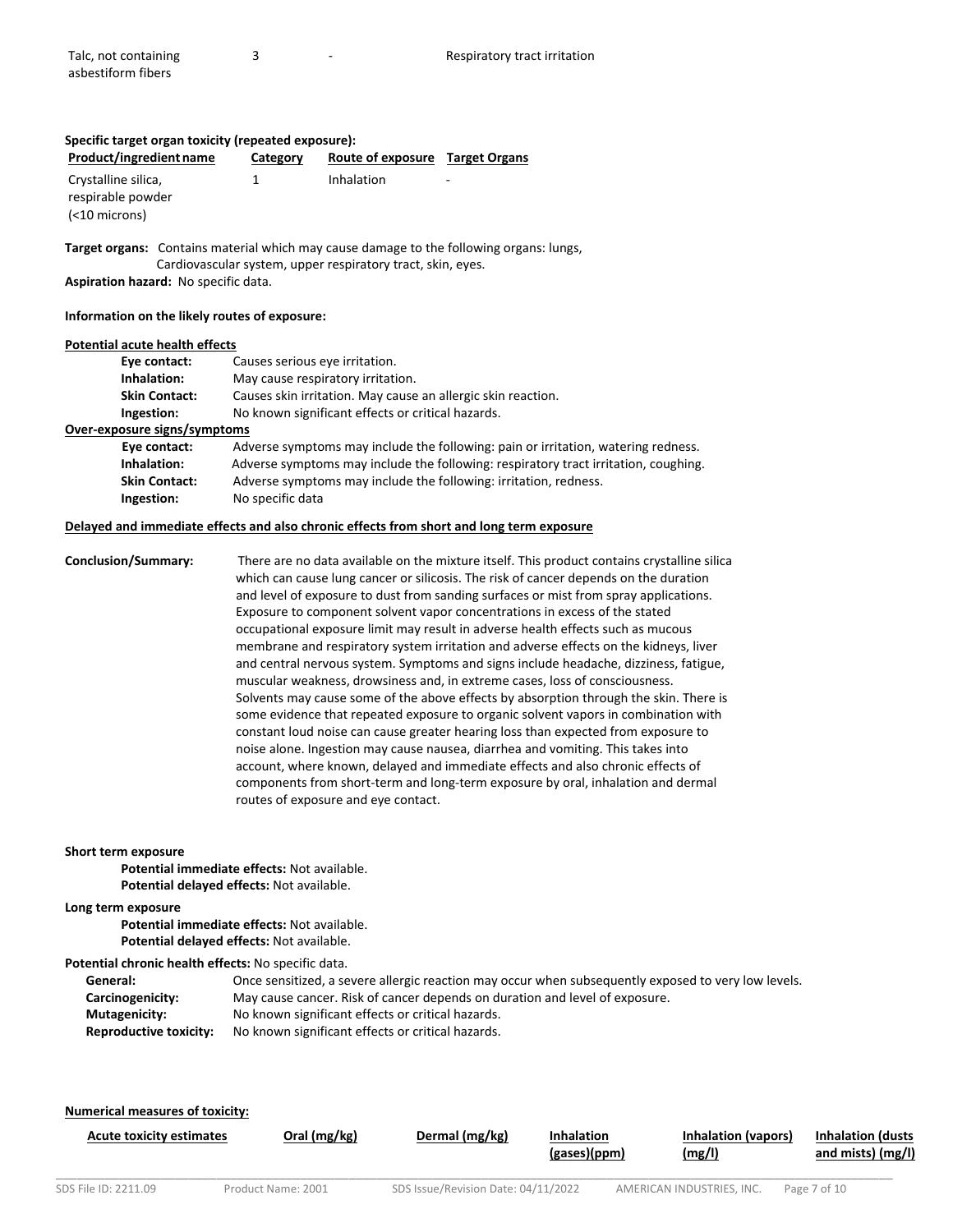| 2001                         | 20390.3 | 7867.3 | N/A | N/A | N/A |
|------------------------------|---------|--------|-----|-----|-----|
| $bis-[4-(2,3-$               | 15000   | 23000  | N/A | N/A | N/A |
| epoxipropoxi)phenyl]propane  |         |        |     |     |     |
| Epoxy resin (MW $\leq$ 700)  | 2500    | 2500   | N/A | N/A | N/A |
| $2,4,6-$                     | 1200    | 1280   | N/A | N/A | N/A |
| tris(dimethylaminomethyl)phe |         |        |     |     |     |

nol

### SECTION 12: ECOLOGICAL INFORMATION

| Toxicity:                                |                       |                                 |                         |                 |
|------------------------------------------|-----------------------|---------------------------------|-------------------------|-----------------|
| Product/ingredient name                  | Result                |                                 | <b>Species</b>          | <b>Exposure</b> |
| bis-[4-(2,3-epoxipropoxi)                |                       | Acute LC50 1.8 mg/l Fresh Water | Daphnia-daphnia magna   | 48 hours        |
| phenyl]propane                           |                       |                                 |                         |                 |
| 2,4,6-tris (dimethylaminomethyl) phenol  | Acute LC50 175 mg/;   |                                 | Fish                    | 96 hours        |
| Epoxy resin (MW $\leq$ 700)              | Chronic NOEC 0.3 mg/l |                                 | Daphnia                 | 21 days         |
|                                          | Acute LC50 1.8 mg/l   |                                 | Daphnia                 | 48 hours        |
|                                          | Chronic NOEC 0.3 mg/l |                                 | Daphnia                 | 21 days         |
| Persistence and degradability:           |                       |                                 |                         |                 |
| Product/ingredient name                  | Test                  | Result                          | <b>Inoculum</b><br>Dose |                 |
| Epoxy resin (MW $\leq$ 700)              | OECD 301F             | 5% - 28 days                    |                         |                 |
| Product/ingredient name                  | <b>Aquatic Life</b>   | <b>Photolysis</b>               | <b>Biodegradability</b> |                 |
| bis-[4-(2,3-epoxipropoxi) phenyl]propane |                       |                                 | Not readily             |                 |
| Epoxy resin (MW $\leq$ 700)              |                       |                                 | Not readily             |                 |
| <b>Bioaccumulative potential:</b>        |                       |                                 |                         |                 |
| Product/ingredient name                  | LogP <sub>ow</sub>    | <b>BCF</b><br>Potential         |                         |                 |
| Epoxy resin (MW $\leq$ 700)              | 3                     | 31<br>low                       |                         |                 |
| 2,4,6-tris (dimethylaminomethyl) phenol  | 0.219                 | low                             |                         |                 |

**Mobility in soil - Soil/water partition coefficient (K<sub>oc</sub>): Not available. Other adverse effects:** No known significant effects or critical hazards.

### SECTION 13: DISPOSAL CONSIDERATIONS

### **Disposal Methods:**

The generation of waste should be avoided or minimized wherever possible. Disposal of this product, solutions and any by‐products should at all times comply with the requirements of environmental protection and waste disposal legislation and any regional local authority requirements. Dispose of surplus and non‐recyclable products via a licensed waste disposal contractor. Waste should not be disposed of untreated to the sewer unless fully compliant with the requirements of all authorities with jurisdiction. Waste packaging should be recycled. Incineration or landfill should only be considered when recycling is not feasible. This material and its container must be disposed of in a safe way. Care should be taken when handling emptied containers that have not been cleaned or rinsed out. Empty containers or liners may retain some product residues. Avoid dispersal of spilled material and runoff and contact with soil, waterways, drains and sewers.

**Refer to Section 7: HANDLING AND STORAGE and Section 8: EXPOSURE CONTROLS/PERSONAL PROTECTION for additional handling information and protection of employees. Section 6. Accidental release measures** 

### SECTION 14: TRANSPORT INFORMATION

|                                    | DOT            |                |                |
|------------------------------------|----------------|----------------|----------------|
|                                    | Classification | <b>IMDG</b>    | IATA           |
| <b>UN Number:</b>                  | Not regulated  | Not regulated  | Not regulated  |
| <b>UN Proper Shipping Name:</b>    |                |                |                |
| <b>Environmental Hazard:</b>       | No             | No             | Nο             |
| <b>Marine Pollutant substances</b> | Not applicable | Not applicable | Not applicable |
| <b>Transport Hazard class(es)</b>  | -              |                | -              |

**Special precautions for user: Transport within user's premises:** always transport in closed containers that are upright and secure. Ensure that persons transporting the product know what to do in the event of an accident or spillage.

\_\_\_\_\_\_\_\_\_\_\_\_\_\_\_\_\_\_\_\_\_\_\_\_\_\_\_\_\_\_\_\_\_\_\_\_\_\_\_\_\_\_\_\_\_\_\_\_\_\_\_\_\_\_\_\_\_\_\_\_\_\_\_\_\_\_\_\_\_\_\_\_\_\_\_\_\_\_\_\_\_\_\_\_\_\_\_\_\_\_\_\_\_\_\_\_\_\_\_\_\_\_\_\_\_\_\_\_\_\_\_\_\_\_\_\_\_\_\_\_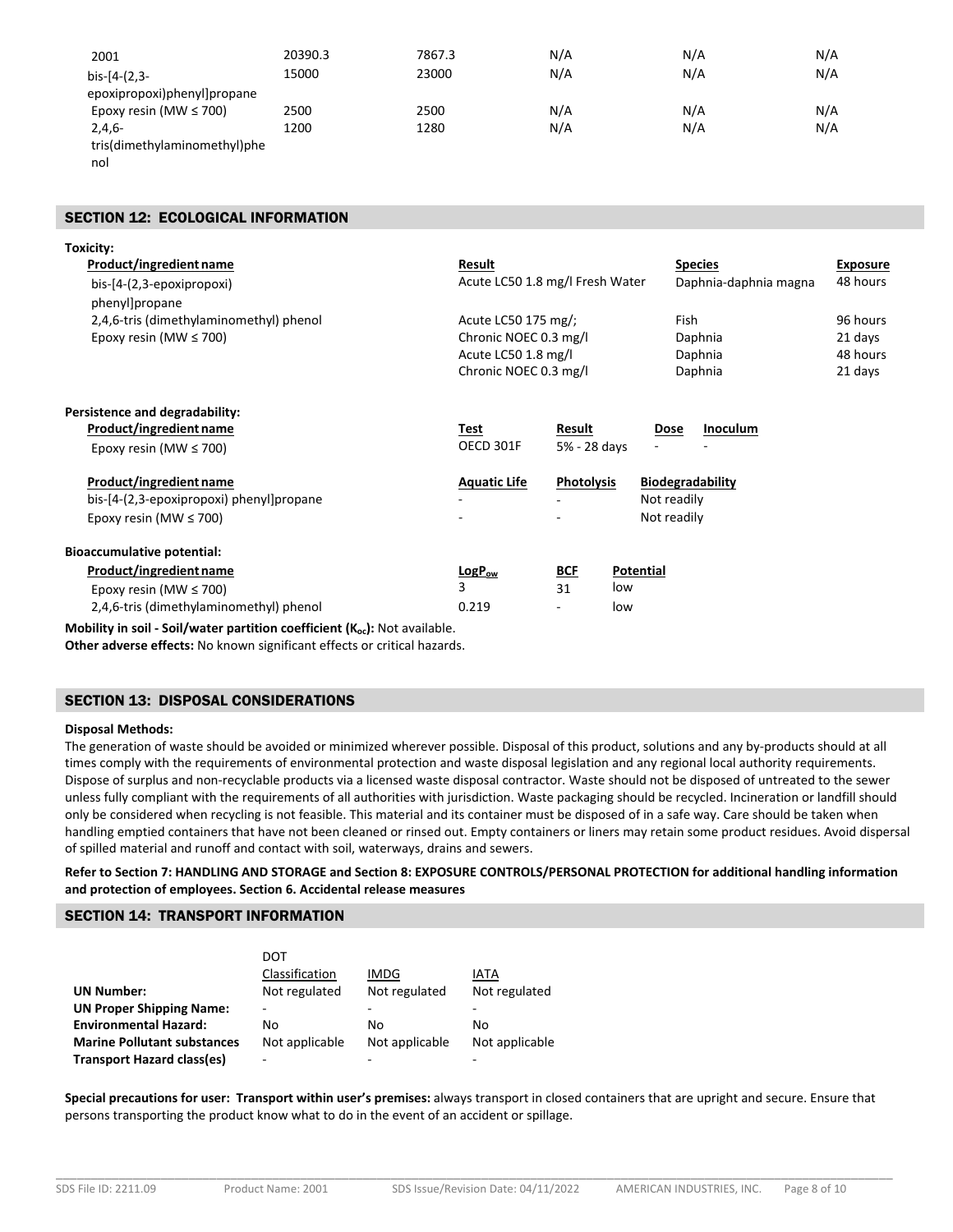### SECTION 15: REGULATORY INFORMATION

#### **U.S. Federal regulations:**

**United States inventory (TSCA 8b):** All components are listed or exempted.

**SARA 302/304 Composition/information on ingredients:** No products were found.

#### **SARA 304 RQ:** Not applicable.

**SARA 311/312:** 

 **Classification:** SKIN IRRITATION – Category 2; EYE IRRITATION – Category 2A; SKIN SENSITIZATION – Category 1; CARCINOGENICTY – Category 1A; SPECIFIC TARGET ORGAN TOXICITY (SINGLE EXPOSURE) (Respiratory tract irritation) – Category 3

### **Composition/information on ingredients:**

| Name                                                                                                                                                                        | $\frac{9}{6}$ | Classification                                                                                                                                                                           |  |
|-----------------------------------------------------------------------------------------------------------------------------------------------------------------------------|---------------|------------------------------------------------------------------------------------------------------------------------------------------------------------------------------------------|--|
| Talc, not containing asbestiform fibers                                                                                                                                     | ≥20 - ≤50     | SPECIFIC TARGET ORGAN TOXICITY (SINGLE EXPOSURE) (Respiratory<br>tract irritation) - Category 3                                                                                          |  |
| Poly[oxy(methyl-1,2-ethanediyl)], $\alpha$ -hydro- $\omega$ -<br>hydroxy-, ether with 2,2-bis(hydroxymethyl)-1,3-<br>propanediol (4:1), 2-hydroxy-3-mercaptopropyl<br>ether | $≥10 - ≤20$   | SKIN SENSITIZATION - Category 1B                                                                                                                                                         |  |
| bis-[4-(2,3-epoxipropoxi)phenyl] propane                                                                                                                                    | $≥5.0 - ≤10$  | <b>SKIN IRRITATION - Category 2</b><br><b>EYE IRRITATION - Category 2A</b><br>SKIN SENSITIZATION - Category 1B                                                                           |  |
| Epoxy resin (MW $\leq$ 700)                                                                                                                                                 | $≥5.0 - ≤10$  | <b>SKIN IRRITATION - Category 2</b><br><b>EYE IRRITATION - Category 2A</b><br>SKIN SENSITIZATION - Category 1B                                                                           |  |
| zinc sulphide                                                                                                                                                               | $≥1.0 - ≤5.0$ | <b>EYE IRRITATION - Category 2A</b><br>SKIN SENSITIZATION - Category 1B                                                                                                                  |  |
| 2,4,6-tris(dimethylaminomethyl) phenol                                                                                                                                      | $\leq 1.7$    | ACUTE TOXICITY (oral) - Category 4<br><b>ACUTE TOXICITY (dermal) - Category 4</b><br>SKIN CORROSION - Category 1C<br>SERIOUS EYE DAMAGE - Category 1<br>SKIN SENSITIZATION - Category 1B |  |
| crystalline silica, respirable powder (<10 microns)                                                                                                                         | < 1.0         | CARCINOGENICITY - Category 1A<br>SPECIFIC TARGET ORGAN TOXICITY (REPEATED<br>EXPOSURE) - Category 1                                                                                      |  |

### **SARA 313 Form R Reporting requirements:**

 **Product Name:** zinc sulphide **CAS number:** 1314‐98‐3 **%:** 0.5 – 1.5 SARA 313 notifications must not be detached from the SDS and any copying and redistribution of the SDS shall include copying and redistribution of the notice attached to copies of the SDS subsequently redistributed.

### **California Prop. 65:**

 **WARNING**: Cancer – www.P65warnings.ca.gov

### SECTION 16: OTHER INFORMATION

### **Hazardous Material Information System (U.S.A.)**

**Health: 3 \* Flammability:** 0 **Physical hazards: 0** 

```
(*) – Chronic effects
```
**Caution: HMIS® ratings are based on a 0‐4 rating scale, with 0 representing minimal hazards or risks, and 4 representing significant hazards or** 

**risks. Although HMIS® ratings and the associated label are not required on MSDSs or products leaving a facility under 29 CFR 1910.1200, the** 

**preparer may choose to provide them. HMIS® ratings are to be used with a fully implemented HMIS® program. HMIS® is a registered trademark and service mark of the American Coatings Association, Inc.**

**National Fire Protection Association (U.S.A.) Health: 3 Flammability: 0 Instability: 0** 

**Key to abbreviations :** 

ATE = Acute Toxicity Estimate

BCF = Bioconcentration Factor

GHS = Globally Harmonized System of Classification and Labelling of Chemicals

IATA = International Air Transport Association